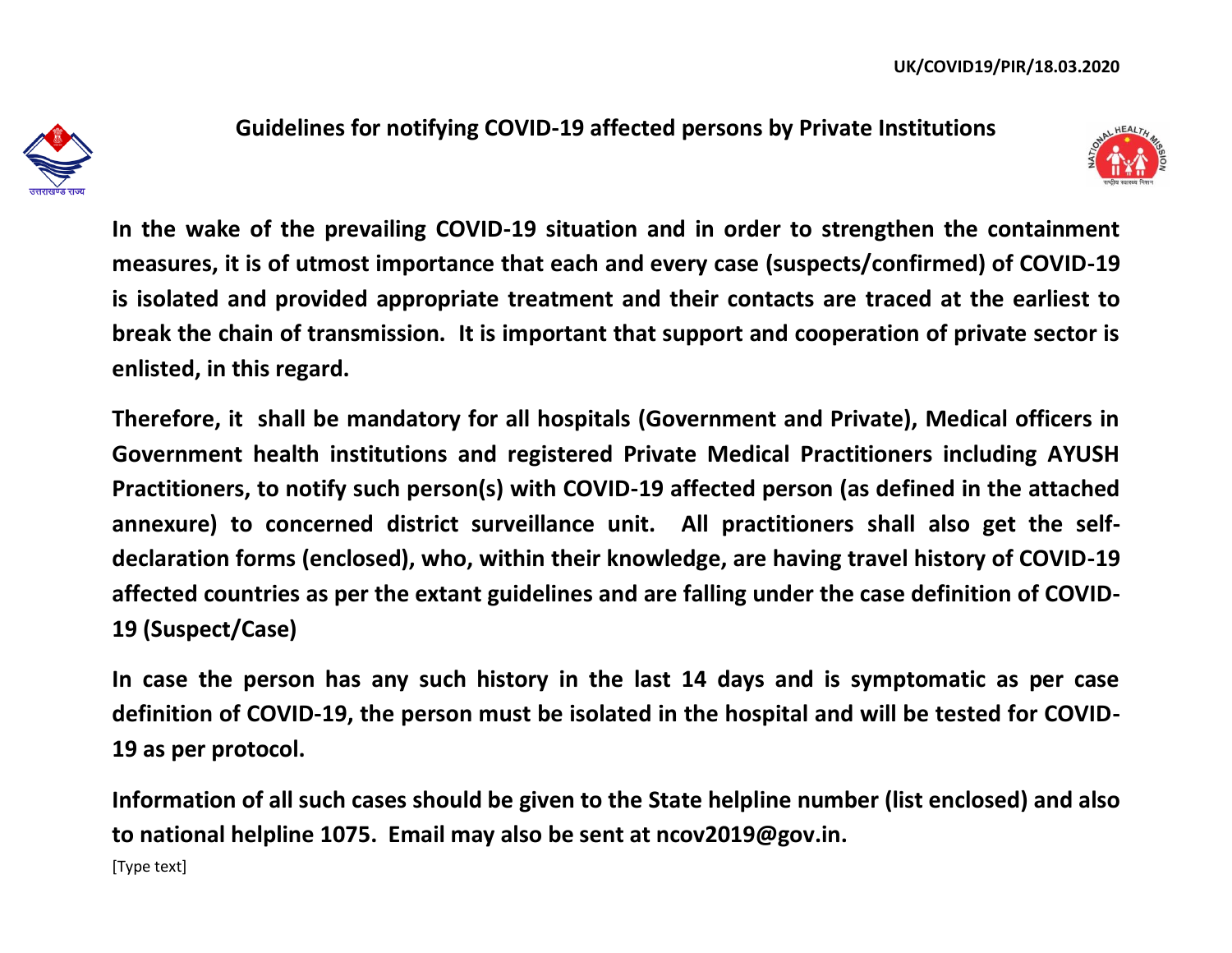## **Annexure-I**

**COVID-19 Case Definitions** 

## **Suspect Case:**

**A patient with acute respiratory illness (fever and at least one sign/ symptom of respiratory disease (e.g., cough, shortness of breath) AND a history of travel to of residence in a country/area or territory reporting local transmission (See NCDC website for updated list) of COVID-19 disease during the 14 days prior to symptom onset;** 

## **OR**

**A patient / Health care worker with any acute respiratory illness AND having been in contact with a confirmed COVID-19 case in the last 14 days prior to onset of symptoms;** 

### **OR**

**A patient with severe acute respiratory infection (fever and at least one sign/symptom of respiratory disease (e.g., cough, shortness breath) AND requiring hospitalization AND with no other etiology that fully explains the clinical presentation;** 

### **OR**

**A case for whom testing for COVID-19 is inconclusive** 

**Laboratory Confirmed case: A person with laboratory confirmation of COVID-19 infection, irrespective of clinical signs and symptoms.**

#### [Type text]